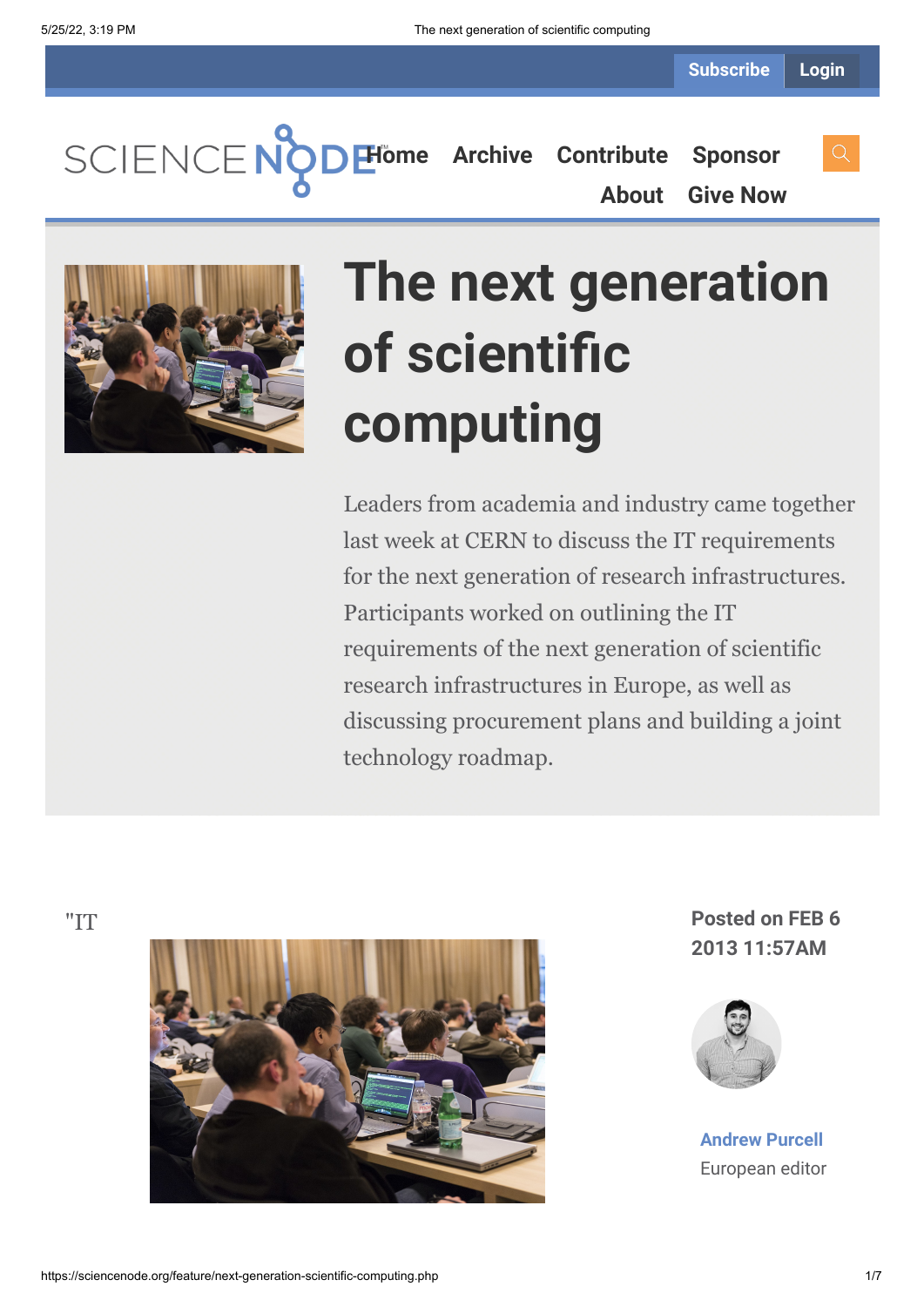*Find out more about the 'IT requirements for the next generation of research infrastructures workshop, [here](http://indico.cern.ch/conferenceDisplay.py?ovw=True&confId=212402). Image courtesy CERN, © 2013 CERN.*

today is woven into the fabric of science and business; it's an integral part of research, [engineering and enterprise," says Herbert](https://csc.web.cern.ch/CSC/2008/This_year_school/Lecturers2008/Lecturer_individual2008/Lecturer_Cornelius_with_bio_copy.htm) Cornelius of [Intel.](http://www.intel.com/) He was speaking at the 'IT requirements for the next generation of research [infrastructures workshop', held at CERN on Frid](http://indico.cern.ch/conferenceDisplay.py?ovw=True&confId=212402)ay 1 February, 2013. The event brought together leading figures in the IT sector from both the industrial and academic research communities. Together, participants worked on outlining the IT requirements of the next generation of scientific research infrastructures in Europe, as well as discussing procurement plans and building a joint technology roadmap.

CERN was an ideal location to host the event, given the world-leading IT infrastructure which is needed to support the research efforts of the scientists working at the organisation. [Sergio Bertolucci,](http://cds.cern.ch/record/1156861) director for research and scientific computing at [CERN, heaped praise on the Worldwide LHC](http://wlcg.web.cern.ch/) Computing Grid for the key role it played in enabling the discovery of the new Higgs-like boson last year. "It has worked well beyond specification... it was fundamental to the success," he says.

[Laurence Field,](http://gridtalk-project.blogspot.fr/2012/10/laurence-field-from-cern-tells-us-how.html) IT and data management topic leader for the [CRISP project](http://www.crisp-fp7.eu/), elaborated on the challenges faced by IT infrastructure in facilitating scientific research at large physics research

## **Share this story**



**Tags**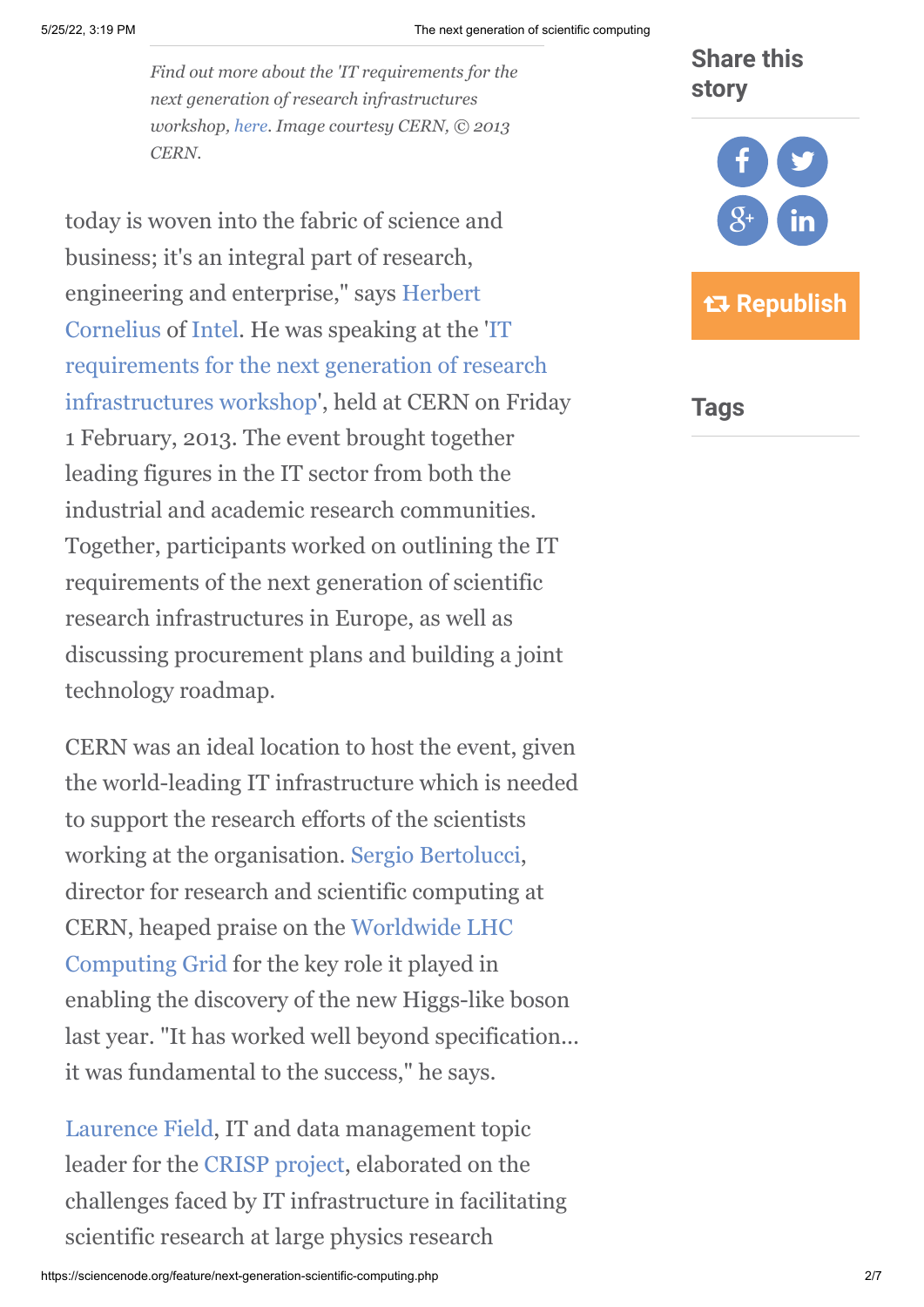organisations like CERN. "With each decade, data rates increase," says Field. "As we go towards 2020, we're looking at data rates of terabytes per second."

"The complete data set for the previous accelerator here at CERN, [the LEP collider,](http://public.web.cern.ch/public/en/research/lep-en.html) was just a few [terabytes, whereas the just first year of data for the](http://public.web.cern.ch/public/en/lhc/lhc-en.html) Large Hadron Collider was in the order of petabytes," says Field. "We really have to understand how we can deal with these increasing data rates."

Of course, increasing experimental data isn't just a challenge faced by CERN. And nor is it a challenge, unique to particle accelerator facilities. During his [presentation, Field also cited the Square Kilometre](http://www.skatelescope.org/) Array as a big science project which will have to deal with enormous data rates once it comes online at the start of the next decade. The life sciences and other research fields are also seeing similar rates of data explosion, says James Hughes of [Huawei.](http://www.huawei.com/en/) "We are really standing at a crossroads when it comes to storage," he concludes.

[Michael Krisch,](http://www.crisp-fp7.eu/contact/) project coordinator for CRISP, also spoke at the event about the CRISP project and its goal of "bringing together communities from different research backgrounds to try to create long-term synergies." Industry has an important role to play in this, says Krisch. Industry may be a supplier of hardware and software, it may be a beneficiary of expertise and technology developed by research infrastructures, and it may also be a user of these research infrastructures, he says.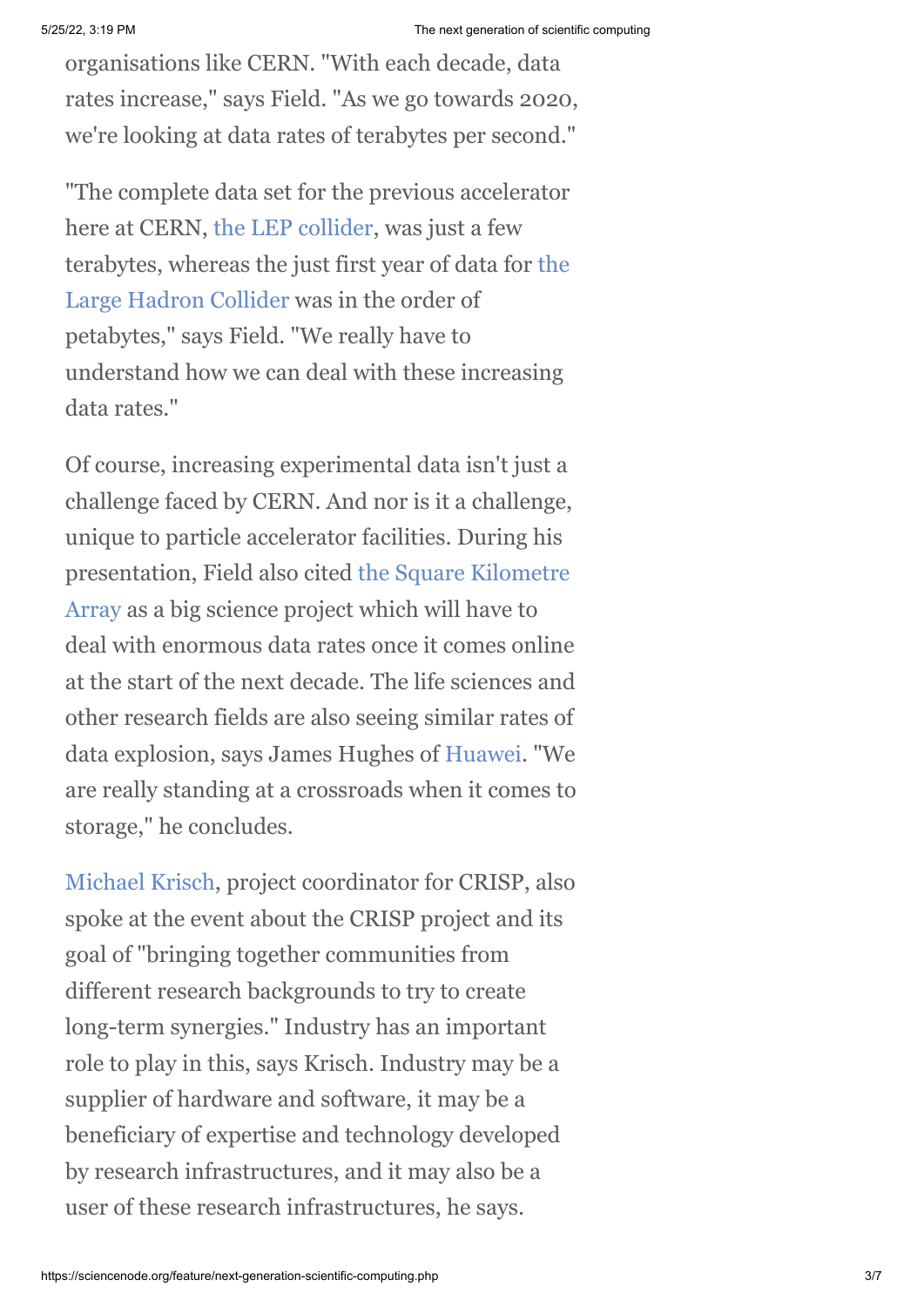[Bob Jones](http://openlab.web.cern.ch/about/people/bob-jones), the head of [CERN openlab,](http://openlab.web.cern.ch/about/people/bob-jones) also highlighted the importance of organisations from the public and private sectors working together to tackle the IT challenges the next generation of research infrastructures is likely to create. "We see this as a win-win public-private partnership between research and industry," says Jones.

"We [at CERN openlab] investigate the state of art technologies which are often not yet available on the market. Essentially, what we're trying to do is take those future technologies which are not yet commercialised and test them in this environment at CERN. We basically break them - we're quite good at doing this," says Jones. "But we tell the companies why the technologies are broken and how they can improve them.

"It's not only testing, though," he adds. "By doing this we're helping the companies to improve their products and services." Jones goes on to say that CERN essentially acts as an example use case for this state-of-the-art technology: "By using CERN openlab as a showcase, companies can then promote their products and their services to other labs and different business sectors."

Monica Marinucci, [Oracle](http://www.oracle.com/index.html)'s director of research for Europe, Middle East, and Africa, expanded on the benefits of such partnerships from the perspective of industry. "We do this because organisations like the ones we've been seeing today are ahead of the game in terms of the challenges and the requirements they have," she says. "It's really about pushing the limits of the technology."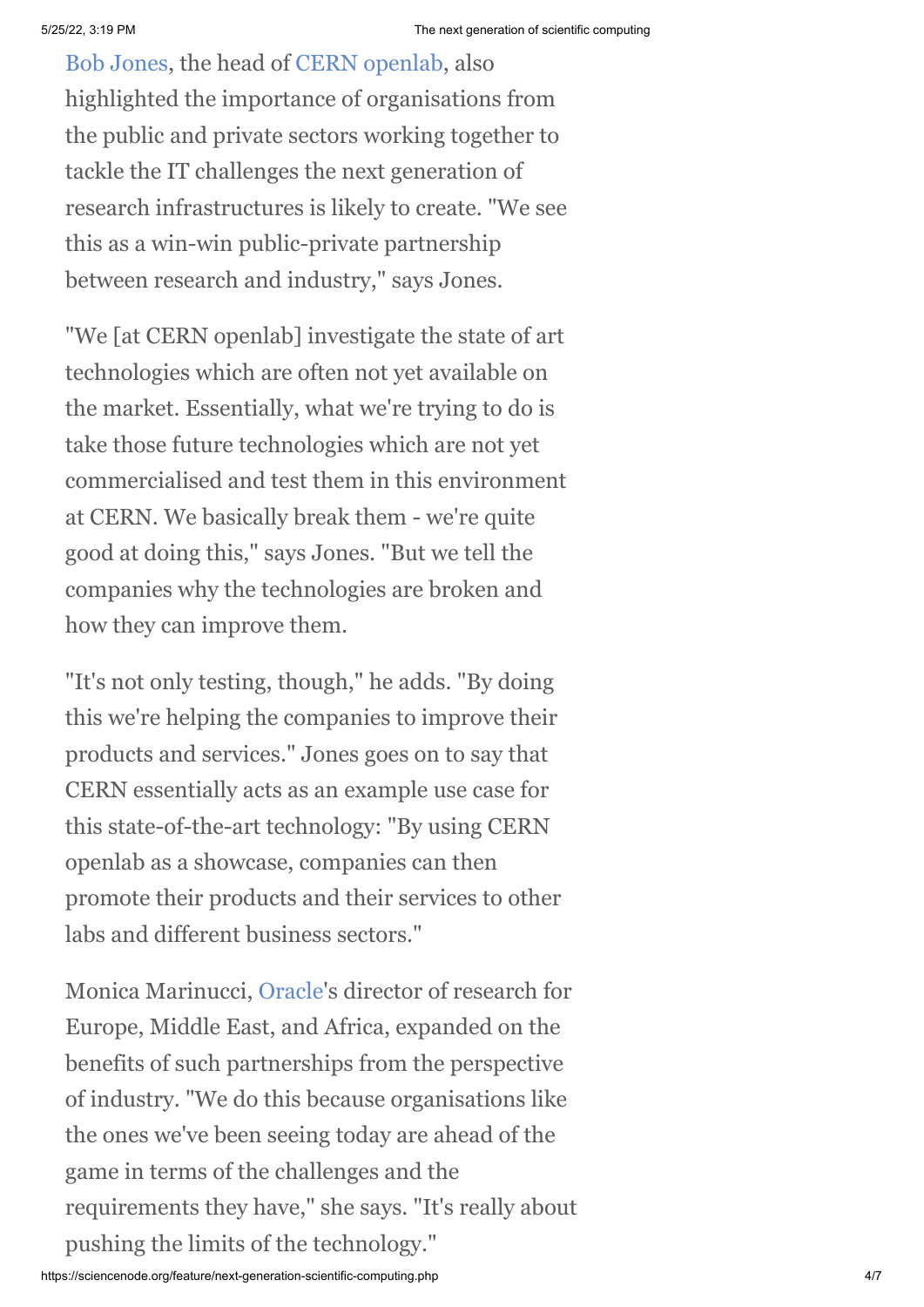[Finally, Konstantinos Glinos, head of the European](http://cordis.europa.eu/fp7/ict/e-infrastructure/) Comission's eInfrastructure unit, highlighted the importance of adopting [a co-design approach](http://en.wikipedia.org/wiki/Co-design), whereby the research organisations which use the products and services of industry work closely with the companies producing them in the development process and give detailed feedback at regular intervals. He believes that this approach is key to putting the IT systems in place to support the next generation of research infrastructures. "Both parties benefit from co-design," says Glinos. "Industry has a product that is much more likely to fit the needs of their users and users have a product that fits their needs." Glinos also suggested that [pre-commercial procurement](http://ec.europa.eu/information_society/tl/research/priv_invest/pcp/index_en.htm), a system popular in the US, whereby public research users are able to drive innovation from the demand side by acting as technologically demanding first buyers, could play an important future role.

However, Glinos also echoed the arguments of others participants in saying that the biggest future challenge to overcome is probably the need to make [significant improvements in the energy efficiency of](http://www.isgtw.org/feature/gaming-tech-key-green-hpc) IT infrastructures. This was one of the several main challenges for the community highlighted by Jones during a brief roundup of the day's workshop. [While he acknowledged efforts of the European](http://ec.europa.eu/index_en.htm) Commission through its [Smart Cities initiative](http://setis.ec.europa.eu/about-setis/technology-roadmap/european-initiative-on-smart-cities) and described the IT industry as being "active" in this research area, he warned that big data could pose some significant challenges, both in terms of storage and processing.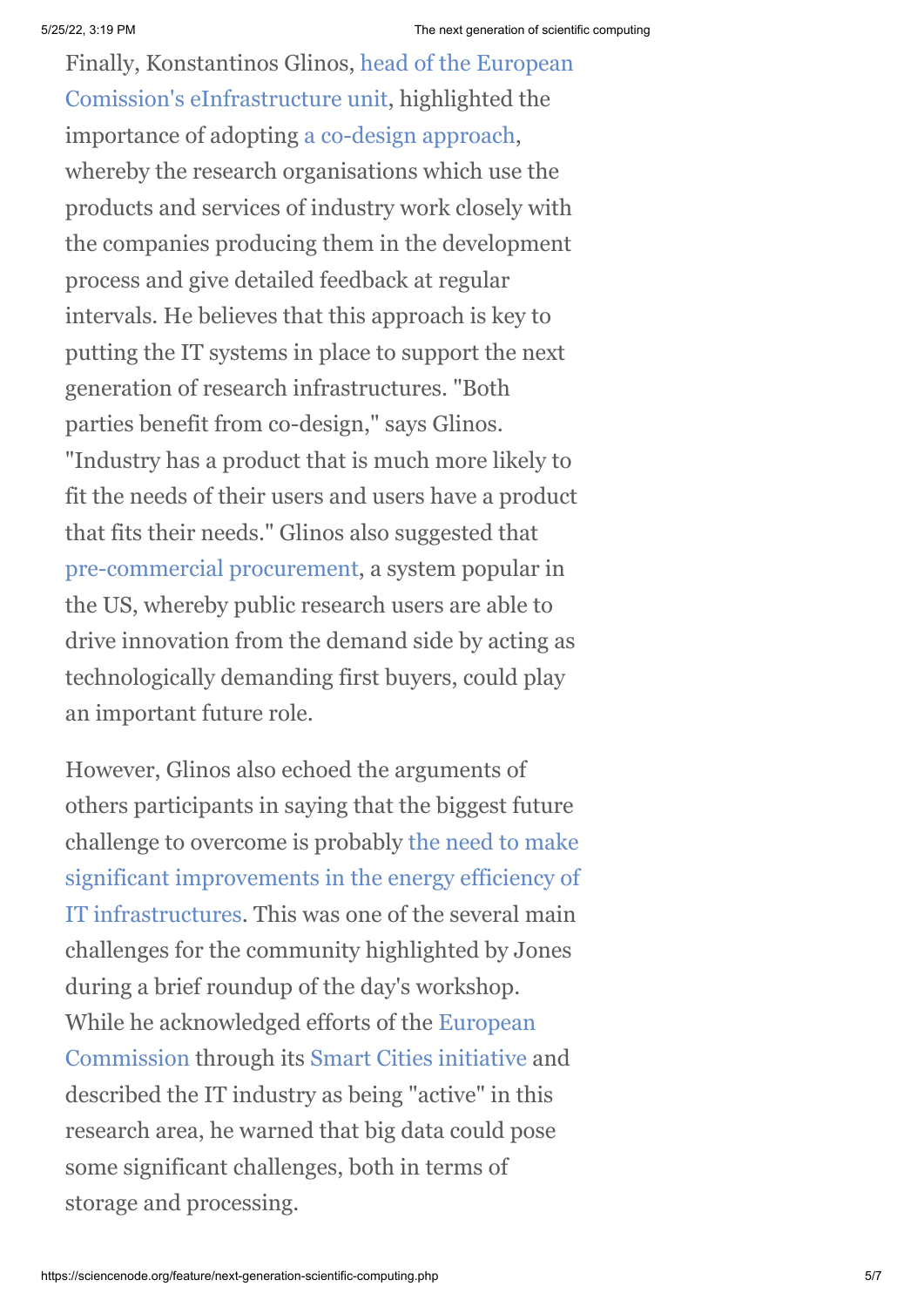Echoing a point raised by Hervé Mouren, managing director of [Teratec,](http://www.teratec.eu/) Jones says: "In research, we're moving from a knowledge-driven model of analysis to a data-driven approach and it will require massive IT resources in order to do this." Consequently, he asks: "Where's the electricity going to come from?"



supported us since the transition from International Science Grid This Week (iSGTW) into Science Node in 2015. We are incredibly grateful.

## **[View all underwriters](https://sciencenode.org/about/index.php)**

**[computing](https://sciencenode.org/archive/?year=2016&category=Advanced%20computing) [Research networks](https://sciencenode.org/archive/?year=2016&category=Advanced%20computing&category=Research%20networks) [Big data](https://sciencenode.org/archive/?year=2016&category=Advanced%20computing&category=Research%20networks&category=Big%20data) [Tech trends](https://sciencenode.org/archive/?year=2016&category=Advanced%20computing&category=Research%20networks&category=Big%20data&category=Tech%20trends) [Community building](https://sciencenode.org/archive/?year=2016&category=Advanced%20computing&category=Research%20networks&category=Big%20data&category=Tech%20trends&category=Community%20building)** Email: **[editors@sciencenode.o](mailto:edit%6F%72s@s%63%69encenode.%6F%72%67)** Website: **[sciencenode.org](https://sciencenode.org/) GIVE NOW** 

https://sciencenode.org/feature/next-generation-scientific-computing.php 6/7